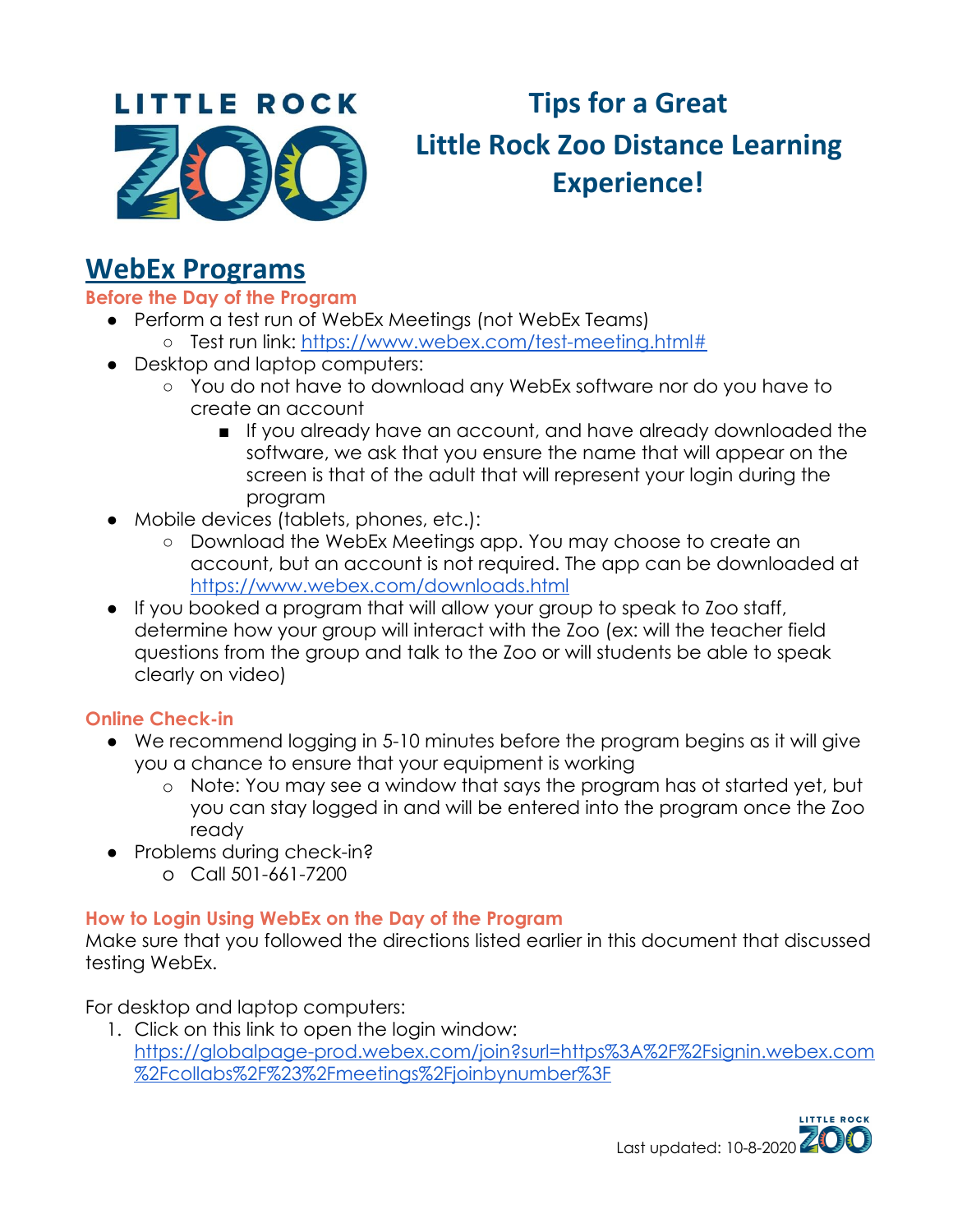For mobile devices:

- 1) Enter the meeting number and the password that was emailed to you (the meeting will not be active until the Zoo admits you)
	- o Each registration allows one device to login to the program
	- o You may or may not be prompted to enter a password, so please have the password that was provided with you

For both desktop/laptop and mobile devices:

- 2. After following step one listed in the appropriate section above, change your name to represent the lead person that Zoo staff will interact with during the program
	- o You can click on on the pencil icon located near the top left of the login window (see pic)
- 3. If you are prompted to select your audio, click "Use Internet for Audio" (do not select "Dial in")
- 4. Ensure that the speakers on your device are not muted or that your volume is not turned down too far
- 5. Ensure that your camera will allow the Zoo to view the students and the teacher
- 6. Click "Join Meeting"

### **Changing The View on Your Screen and Accessing the Toolbar**

- Changing your view:
	- You can switch from split screen to the viewing only the Zoo and enlarging your view using the two buttons in the top right of the window





### **Commenting and Asking Questions During the Event (not applicable to webinar formats)**

- After the initial check-in, the Zoo may mute your audio should preparations continue
	- Audio will be muted if multiple groups are participating and will be unmuted for interactions such as questions
- While the WebEx app has a "chat" function that you can use to type questions, we want to verbally interact and your Zoo educator will provide instructions during the program

# **Technology Issues During the Program**

What to do if:

- You lose your connection during the program
	- o Log back in as you were originally instructed





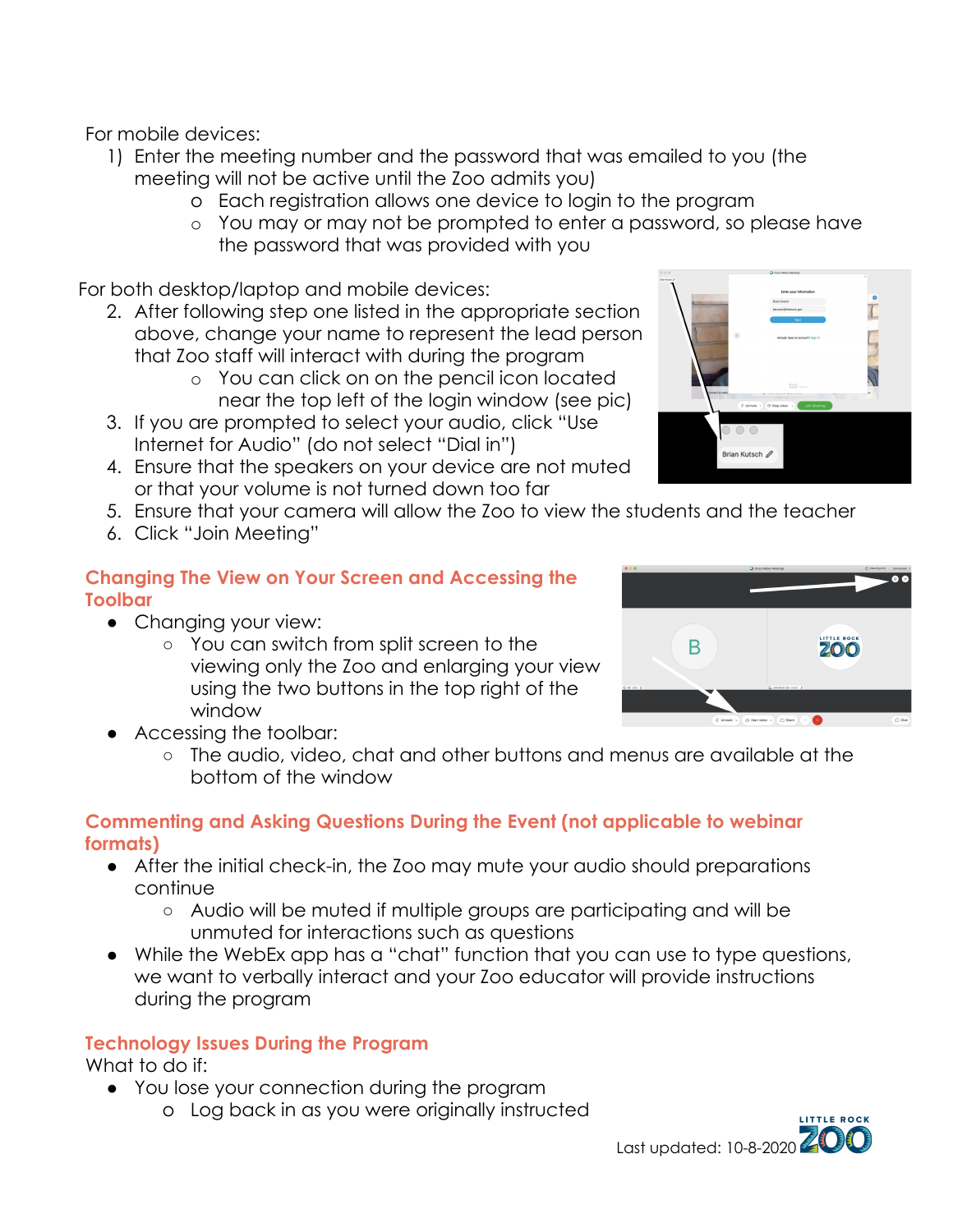- You are experiencing choppy or frozen video or audio
	- o First, check to see if you have any other devices streaming on the internet source that you are using and shut those devices down (ex: other computers, cell phones, TV's, etc. can sometimes take up too much internet bandwidth and slow down your connection)
		- If that does not resolve the problem, and if the streaming issues are not a result of the Zoo's abilities, then there may be other issues related to your streaming that cannot be resolved directly by you or the Zoo
	- o If the problem is with the Zoo's streaming abilities, we will attempt to fix the issue without logging off

### **Technology Needed to Participate**

- You'll need one digital device with a microphone, speaker and the ability to stream video and audio
	- o We recommend a desktop computer, laptop or tablet as those allow for a consistent and stable picture
- Mobile devices such as tablets and cellphones will require the WebEx app
- If you are connecting to additional technology within your own classroom, please include that in your initial testing to ensure that everything is working

#### **Helpful Tips for Setting up Your Device**

- Setup inside as wind and background noise can make it harder to hear the program
- Setup the device so that it is stable
- Close all unnecessary applications during the program so all processing power can be used to maximize the quality of your Zoom session
- Shutdown other devices that may be using the same internet streaming service to ensure that the program will stream smoothly

#### **Helpful WebEx Information and Troubleshooting Advice:** <https://help.webex.com/en-us/>

Recording of programs by anyone other than the Little Rock Zoo is not permitted.

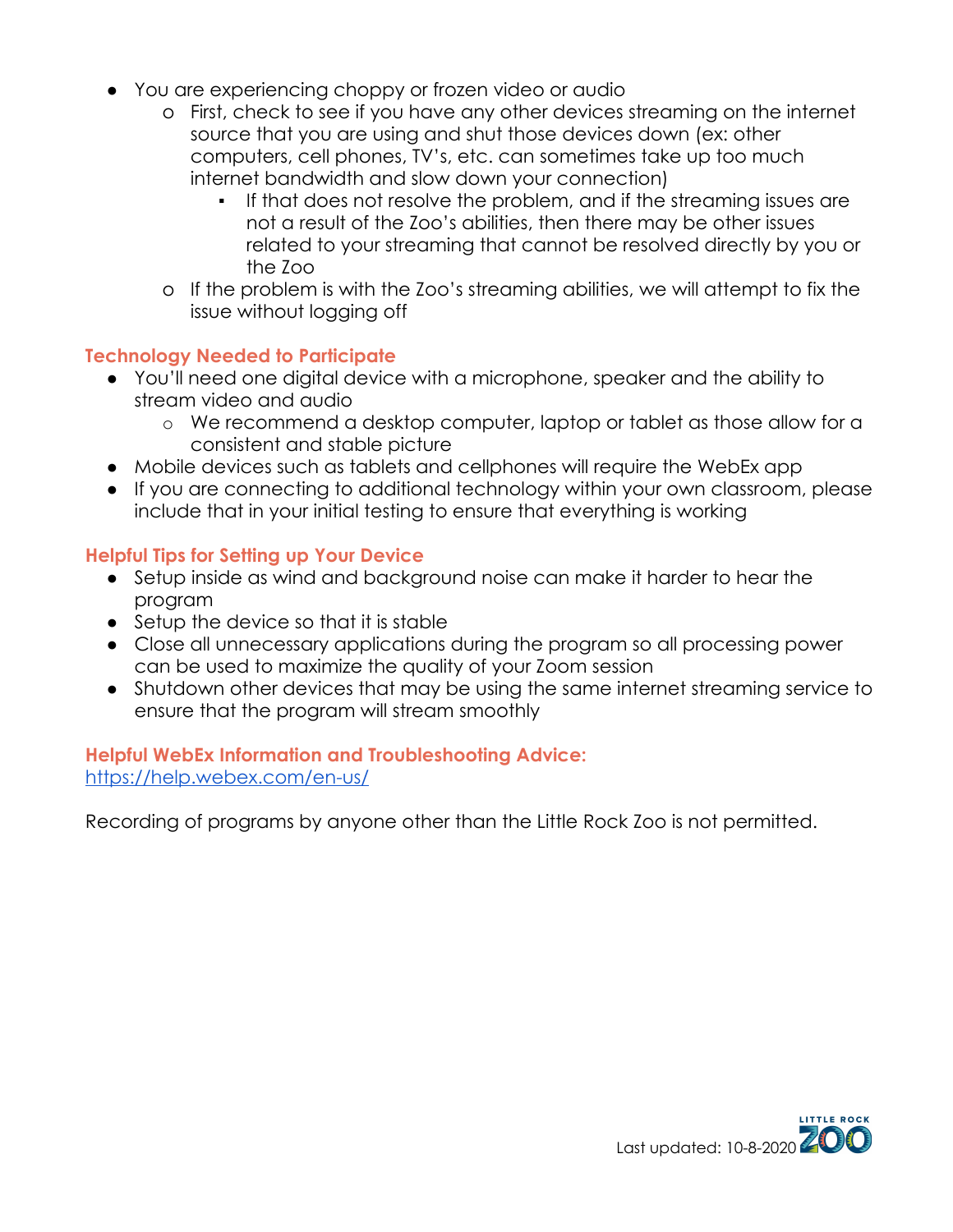# **Zoom Programs**

# **Before the Day of the Program**

- 1. Download Zoom and setup your free account at: <https://zoom.us/support/download>
	- o You may put the account in any name you like as the teacher will update the screen with the camper's name each day that they login for camp
	- o If you already have the Zoom program and an account on the device that you will use for camp, you do not need to perform this step
- 2. Performing a test run using this link: <https://zoom.us/test> You won't hear or see anything from the Zoo's end, this is only to make sure that your internet and device are working properly.
	- o After clicking on the link above, follow these steps:
		- Click on the "Join" button
		- Click on "Open zoom.us" and proceed with testing your camera and microphone
		- Click on "Join with Video"
		- Follow the prompts provided by Zoom to proceed with testing your camera and microphone

Helpful Zoom links:

- Login assistance based on your internet browser
	- o [https://support.zoom.us/hc/en-us/articles/201362593-Launching-](https://support.zoom.us/hc/en-us/articles/201362593-Launching-Zoom-from-a-web-browser)[Zoom-from-a-web-browser](https://support.zoom.us/hc/en-us/articles/201362593-Launching-Zoom-from-a-web-browser)
- How to join a Zoom session
	- o [https://support.zoom.us/hc/en-us/articles/201362193-Joining-a-](https://support.zoom.us/hc/en-us/articles/201362193-Joining-a-Meeting)[Meeting](https://support.zoom.us/hc/en-us/articles/201362193-Joining-a-Meeting)
- Zoom FAQ
	- o [https://support.zoom.us/hc/en-us/articles/206175806-Frequently-](https://support.zoom.us/hc/en-us/articles/206175806-Frequently-Asked-Questions)[Asked-Questions](https://support.zoom.us/hc/en-us/articles/206175806-Frequently-Asked-Questions)

If you run into problems, please reach out to: [bkutsch@littlerock.gov](mailto:bkutsch@littlerock.gov).

# **Online Check-in**

- We recommend logging in 5-10 minutes before the program begins as it will give you a chance to ensure that your equipment is working
	- Note: You may see a window that says the program has ot started yet, but you can stay logged in and will be entered into the program once the Zoo ready
- Problems during check-in?
	- Call 501-661-7200

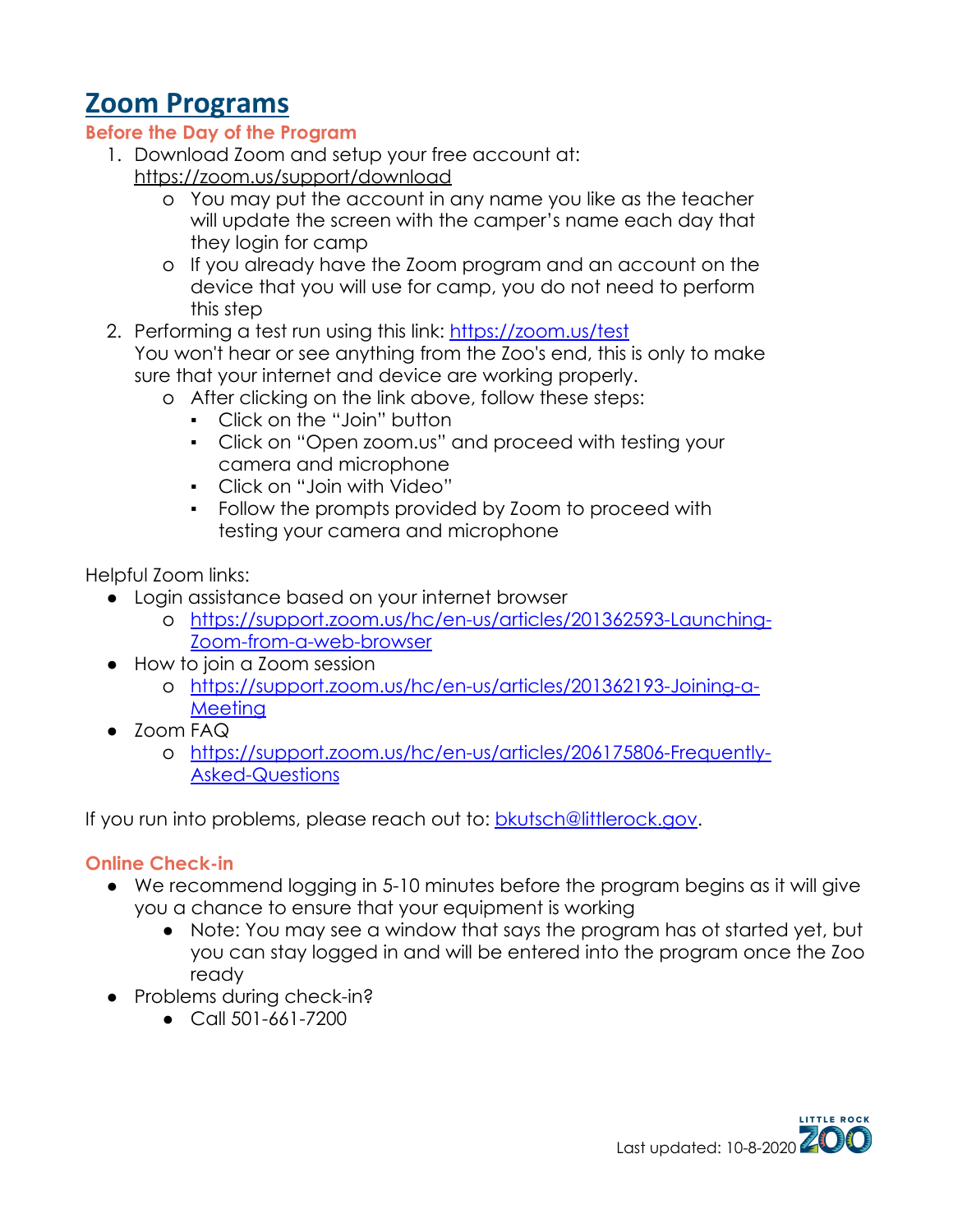# **How to Login Using Zoom on the Day of the Program**

Make sure that you followed the directions listed earlier in this document that discussed testing Zoom.

- 1. Click on the registration link that was emailed to you (the link will not be active until the scheduled time)
	- o The same link will be used for that week of camp
	- o If you are having trouble logging in, refer to the section about downloading and testing Zoom that can be found earlier in this document for helpful links
- 2. If you are prompted, click "Join with Video"
- 3. You will be admitted into a waiting room from which the teacher will manually admit the camper into the camp
- 4. If you are prompted, click "Call via Device Audio" (do not select "Dial in")
- 5. Look at the menu options on your screen and ensure that your microphone is on and that your video is on (you should be able to see and talk to the Zoo)
- 6. Ensure that the speakers on your device are not muted or that your volume is turned down (if you can't hear anyone talking, your speakers may be muted or your volume may be too low)

# **Commenting and Asking Questions During the Event (not applicable to webinar formats)**

- After the initial check-in, the Zoo may mute your audio should preparations continue
	- o Audio will be muted if multiple groups are participating and will be unmuted for interactions such as questions
- While the Zoom app has a "chat" function that you can use to type questions, we want to verbally interact and your Zoo educator will provide instructions during the program

# **Technology Issues During the Program**

What to do if:

- You lose your connection during camp
	- o Log back in as you were originally instructed
- You are experiencing choppy or frozen video or audio
	- o First, check to see if you have any other devices streaming on the internet source that you are using and shut those devices down (ex: other computers, cell phones, TV's, etc. can sometimes take up too much internet bandwidth and slow down your connection)
		- If that does not resolve the problem, and if the streaming issues are not a result of the Zoo's abilities, then there may be other issues related to your streaming that cannot be resolved directly by you or the Zoo
	- o If the problem is with the Zoo's streaming abilities, we will attempt to fix the issue without logging off